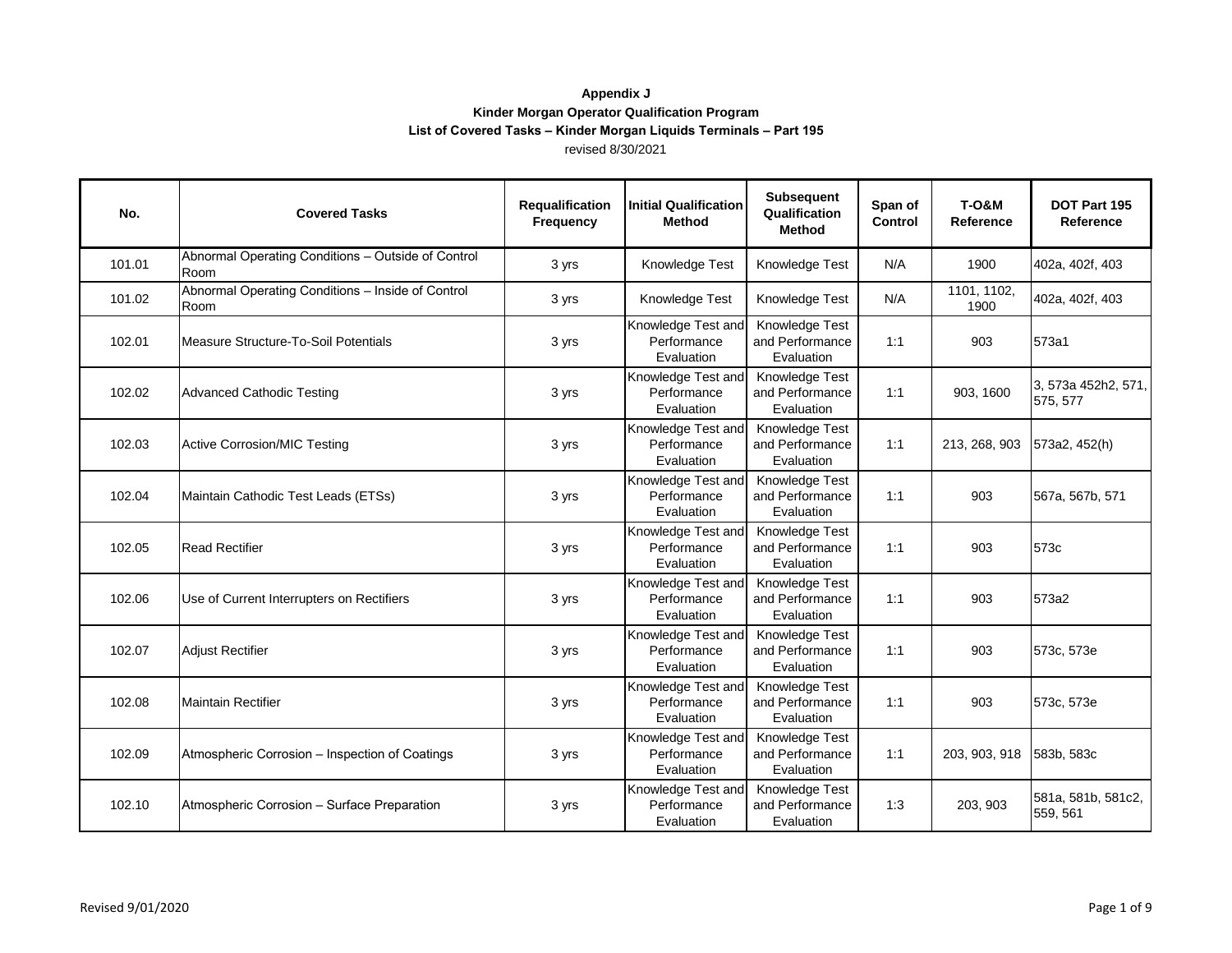| No.    | <b>Covered Tasks</b>                                                            | Requalification<br>Frequency | <b>Initial Qualification</b><br><b>Method</b>          | <b>Subsequent</b><br>Qualification<br>Method                  | Span of<br>Control | <b>T-0&amp;M</b><br>Reference             | DOT Part 195<br>Reference            |
|--------|---------------------------------------------------------------------------------|------------------------------|--------------------------------------------------------|---------------------------------------------------------------|--------------------|-------------------------------------------|--------------------------------------|
| 102.11 | <b>Atmospheric Corrosion - Application of Coatings</b>                          | 3 yrs                        | <b>Knowledge Test and</b><br>Performance<br>Evaluation | <b>Knowledge Test</b><br>and Performance<br><b>Evaluation</b> | 1:2                | 203, 903                                  | 581                                  |
| 102.12 | Electronic Holiday Detection                                                    | 3 yrs                        | Knowledge Test and<br>Performance<br>Evaluation        | Knowledge Test<br>and Performance<br>Evaluation               | 1:1                | 203                                       | 561                                  |
| 102.13 | External Coatings on Buried or Submerged Components<br>- Application and Repair | 3 yrs                        | Knowledge Test and<br>Performance<br>Evaluation        | Knowledge Test<br>and Performance<br>Evaluation               | 1:2                | 203, 903                                  | 559, 561                             |
| 102.14 | Cathodic Protection Remediation                                                 | 3 yrs                        | Knowledge Test and<br>Performance<br>Evaluation        | Knowledge Test<br>and Performance<br>Evaluation               | 1:1                | 903                                       | 563, 565, 567, 575<br>576e, 577, 585 |
| 102.15 | Internal Corrosion - Control Injection Rate                                     | 3 yrs                        | Knowledge Test and<br>Performance<br>Evaluation        | Knowledge Test<br>and Performance<br>Evaluation               | 1:1                | 903, 906                                  | 579                                  |
| 102.16 | Internal Corrosion - Monitor Injection Rate                                     | 3 yrs                        | Knowledge Test and<br>Performance<br>Evaluation        | Knowledge Test<br>and Performance<br>Evaluation               | 1:1                | 903, 906                                  | 579                                  |
| 102.17 | Internal Corrosion – Insertion and Removal of Probes<br>and Coupons             | 3 yrs                        | Knowledge Test and<br>Performance<br>Evaluation        | Knowledge Test<br>and Performance<br>Evaluation               | 1:1                | 903, 906                                  | 579                                  |
| 102.18 | Internal Corrosion - Monitoring Probes                                          | 3 yrs                        | Knowledge Test and<br>Performance<br>Evaluation        | Knowledge Test<br>and Performance<br>Evaluation               | 1:1                | 903, 906                                  | 579b, 579c, 579d                     |
| 102.19 | Internal Corrosion - Inspect Internal Pipe Surfaces                             | 3 yrs                        | Knowledge Test and<br>Performance<br>Evaluation        | Knowledge Test<br>and Performance<br>Evaluation               | 1:1                | 903, 906                                  | 579c                                 |
| 102.20 | Inspect Aerial Indicator on Rectifier                                           | 3 yrs                        | Knowledge Test and<br>Performance<br>Evaluation        | Knowledge Test<br>and Performance<br>Evaluation               | 1:1                | Not Performed<br>by Terminal<br>Employees | 573c                                 |
| 102.21 | Inspect and Perform Electrical Test of Bonds                                    | 3 yrs                        | Knowledge Test and<br>Performance<br>Evaluation        | Knowledge Test<br>and Performance<br>Evaluation               | 1:1                | 903                                       | 577a, 577b                           |
| 102.22 | <b>Reserved for Future Use</b>                                                  |                              |                                                        |                                                               |                    |                                           |                                      |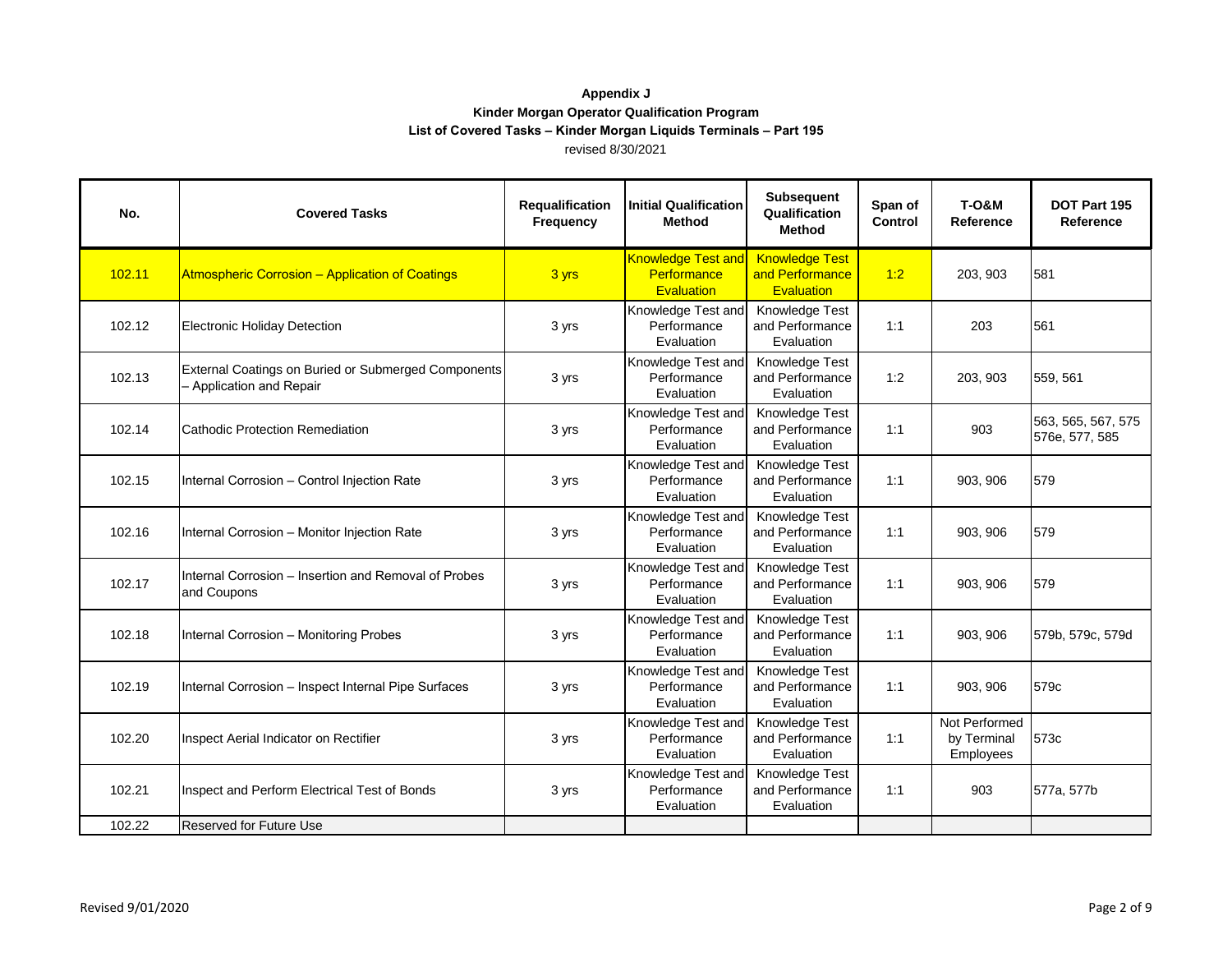| No.    | <b>Covered Tasks</b>                                                                    | Requalification<br>Frequency | <b>Initial Qualification</b><br>Method          | <b>Subsequent</b><br>Qualification<br><b>Method</b> | Span of<br>Control | <b>T-0&amp;M</b><br>Reference           | DOT Part 195<br>Reference                  |
|--------|-----------------------------------------------------------------------------------------|------------------------------|-------------------------------------------------|-----------------------------------------------------|--------------------|-----------------------------------------|--------------------------------------------|
| 102.23 | Monitoring of Vapor Corrosion Inhibitor System - Tanks<br>(KMLT Only)                   | 3 yrs                        | Knowledge Test and<br>Performance<br>Evaluation | Knowledge Test<br>and Performance<br>Evaluation     | 1:1                | 927                                     | 573d                                       |
| 102.24 | Visual Inspection of Buried Pipe and Components When<br>Exposed                         | 3 yrs                        | Knowledge Test and<br>Performance<br>Evaluation | Knowledge Test<br>and Performance<br>Evaluation     | 1:1                | 203, 204, 213,<br>268, 454, 903,<br>917 | 401c, 557, 559,<br>561, 583b, 583c         |
| 102.25 | Visual Inspection of Internal Surface of Pipe                                           | 3 yrs                        | Knowledge Test and<br>Performance<br>Evaluation | Knowledge Test<br>and Performance<br>Evaluation     | 1:1                | 213, 906                                | 579, 585                                   |
| 102.26 | Evaluating Anomalies Using Handyscan 700® (new task<br>KMLT Only - effective 1/25/2019) | 1 yr                         | Knowledge Test and<br>Performance<br>Evaluation | Knowledge Test<br>and Performance<br>Evaluation     | 1:0                | 213, 925                                | 452(h), 587, 588(c)                        |
| 103.01 | Inspect Navigable Waterway Crossing                                                     | 3 yrs                        | Knowledge Test and<br>Performance<br>Evaluation | Knowledge Test<br>and Performance<br>Evaluation     | 1:1                | 217                                     | 412b                                       |
| 103.02 | Inspect Atmospheric Breakout Tanks - Monthly External<br>In-Service                     | 3 yrs                        | Knowledge Test and<br>Performance<br>Evaluation | Knowledge Test<br>and Performance<br>Evaluation     | 1:2                | 710, 918, 2101                          | 264, 432a, 432b                            |
| 103.03 | Inspect Atmospheric Breakout Tanks - API 653 External<br>In-Service                     | 3 yrs                        | Knowledge Test and<br>Performance<br>Evaluation | Knowledge Test<br>and Performance<br>Evaluation     | 1:3                | 710, 2101                               | 264, 432a, 432b                            |
| 103.04 | Inspect Atmospheric Breakout Tanks - API 653 Out of<br>Service                          | 3 yrs                        | Knowledge Test and<br>Performance<br>Evaluation | Knowledge Test<br>and Performance<br>Evaluation     | 1:3                | 710, 2101                               | 264, 432a, 432b                            |
| 103.05 | Overfill Protective Devices - Manual Testing                                            | 3 yrs                        | Knowledge Test and<br>Performance<br>Evaluation | Knowledge Test<br>and Performance<br>Evaluation     | 1:1                | 703, 704, 710                           | 428                                        |
| 103.06 | Inspect Pressurized Breakout Tanks - External<br>Inspection                             | 3 yrs                        | Knowledge Test and<br>Performance<br>Evaluation | Knowledge Test<br>and Performance<br>Evaluation     | 1:3                | 2105                                    | 264, 432a, 432b                            |
| 103.07 | Repair Pressurized Breakout Tanks                                                       | 3 yrs                        | Knowledge Test and<br>Performance<br>Evaluation | Knowledge Test<br>and Performance<br>Evaluation     | 1:3                | 2105                                    | 205a, 205b1,<br>205b2, 205b3, 307,<br>432c |
| 103.08 | Reserved for Future Use                                                                 |                              |                                                 |                                                     |                    |                                         |                                            |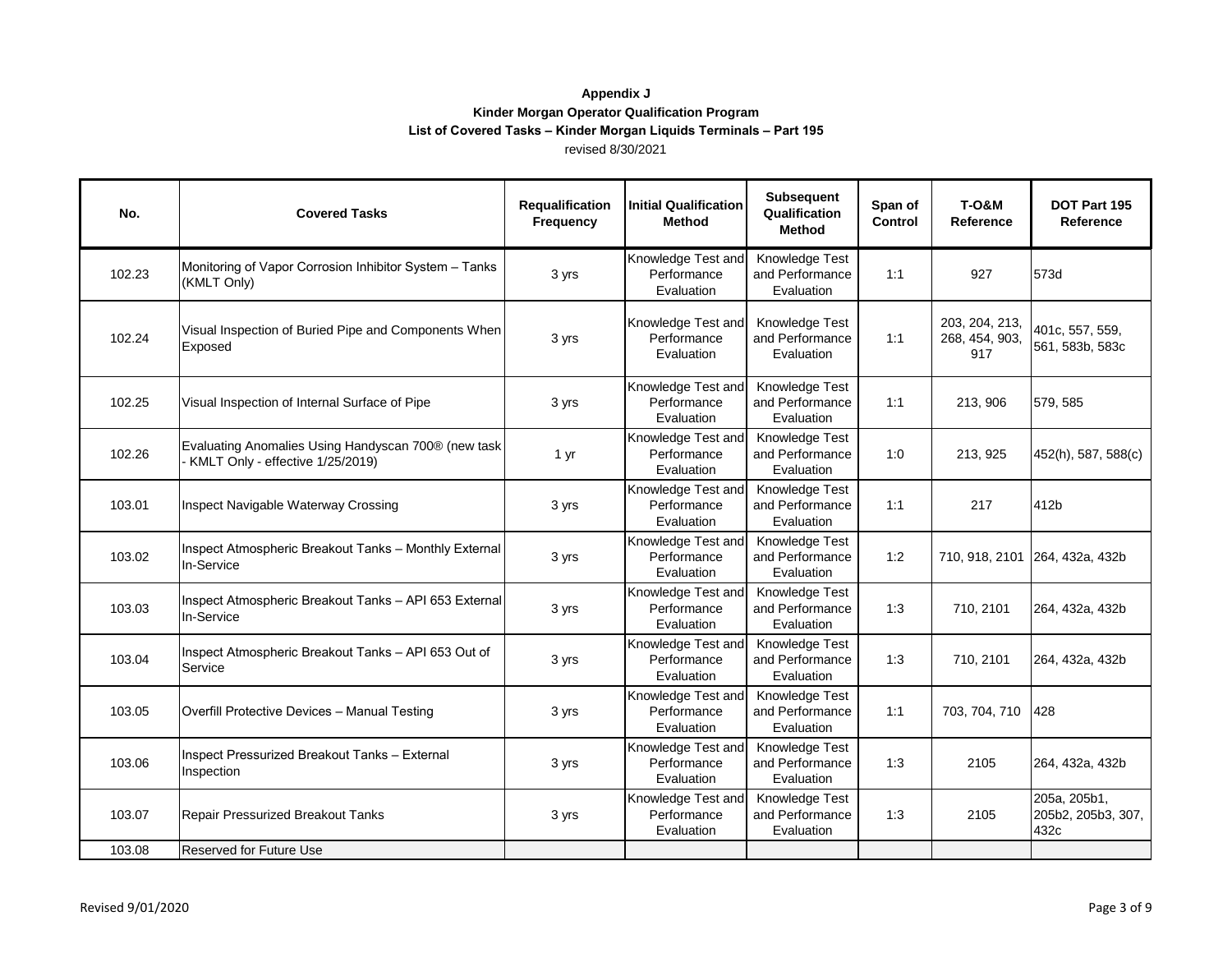| No.    | <b>Covered Tasks</b>                                       | Requalification<br>Frequency | <b>Initial Qualification</b><br><b>Method</b>                 | <b>Subsequent</b><br>Qualification<br>Method                  | Span of<br>Control | <b>T-0&amp;M</b><br>Reference | DOT Part 195<br>Reference            |
|--------|------------------------------------------------------------|------------------------------|---------------------------------------------------------------|---------------------------------------------------------------|--------------------|-------------------------------|--------------------------------------|
| 103.09 | Non-Destructive Testing of Welds                           | 3 yrs                        | Knowledge Test and<br>Performance<br>Evaluation               | Knowledge Test<br>and Performance<br>Evaluation               | 1:3                | 454                           | 228a, 228b, 234                      |
| 103.10 | <b>Reserved for Future Use</b>                             |                              |                                                               |                                                               |                    |                               |                                      |
| 103.11 | Damage Prevention During Excavation Activities             | 3 yrs                        | Knowledge Test and<br>Performance<br>Evaluation               | Knowledge Test<br>and Performance<br>Evaluation               | 1:1                | 204, 232                      | 442                                  |
| 103.12 | Inspection Activities - Welding on Pipeline System         | 3 yrs                        | Knowledge Test and<br>Performance<br>Evaluation               | Knowledge Test<br>and Performance<br>Evaluation               | 1:0                | 406                           | 234                                  |
| 103.13 | Inspection Activities - Non-Destructive Testing            | 3 yrs                        | Knowledge Test and<br>Performance<br>Evaluation               | Knowledge Test<br>and Performance<br>Evaluation               | 1:1                | 454                           | 228a, 234                            |
| 103.14 | <b>Conduct Dot Pipeline Pressure Tests</b>                 | 3 yrs                        | Knowledge Test and<br>Performance<br>Evaluation               | Knowledge Test<br>and Performance<br>Evaluation               | 1:2                | 917, 1600                     | 303, 304, 305, 306,<br>307, 308, 310 |
| 103.15 | <b>CPM Leak Detection</b>                                  | 3 yrs                        | Knowledge Test and<br>Performance<br>Evaluation               | Knowledge Test<br>and Performance<br>Evaluation               | 1:1                | 279                           | 134, 444                             |
| 104.01 | Inspect Buried Pipe When Exposed                           | 3 yrs                        | Knowledge Test and<br>Performance<br>Evaluation               | Knowledge Test<br>and Performance<br>Evaluation               | 1:1                | 204, 268                      | 403а, 442с6, 561,<br>569             |
| 104.02 | Measure Damage on Pipe - Manual Measurement                | 3 yrs                        | Knowledge Test and<br>Performance<br>Evaluation               | Knowledge Test<br>and Performance<br>Evaluation               | 1:1                | 213                           | 585, 587                             |
| 104.03 | Measure Wall Thickness of Pipe - Ultrasonic<br>Measurement | 3 yrs                        | Knowledge Test and<br>Performance<br>Evaluation               | Knowledge Test<br>and Performance<br>Evaluation               | 1:1                | 213                           | 585, 587                             |
| 104.04 | <b>Place and Maintain Permanent Line Markers</b>           | 3 yrs                        | <b>Knowledge Test and</b><br>Performance<br><b>Evaluation</b> | <b>Knowledge Test</b><br>and Performance<br><b>Evaluation</b> | 1:2                | 205                           | 410                                  |
| 104.05 | Inspect Surface Conditions of Right-of-Way                 | 3 yrs                        | Knowledge Test and<br>Performance<br>Evaluation               | Knowledge Test<br>and Performance<br>Evaluation               | 1:1                | 204, 215, 221,<br>1201, 1901  | 412a, 442,                           |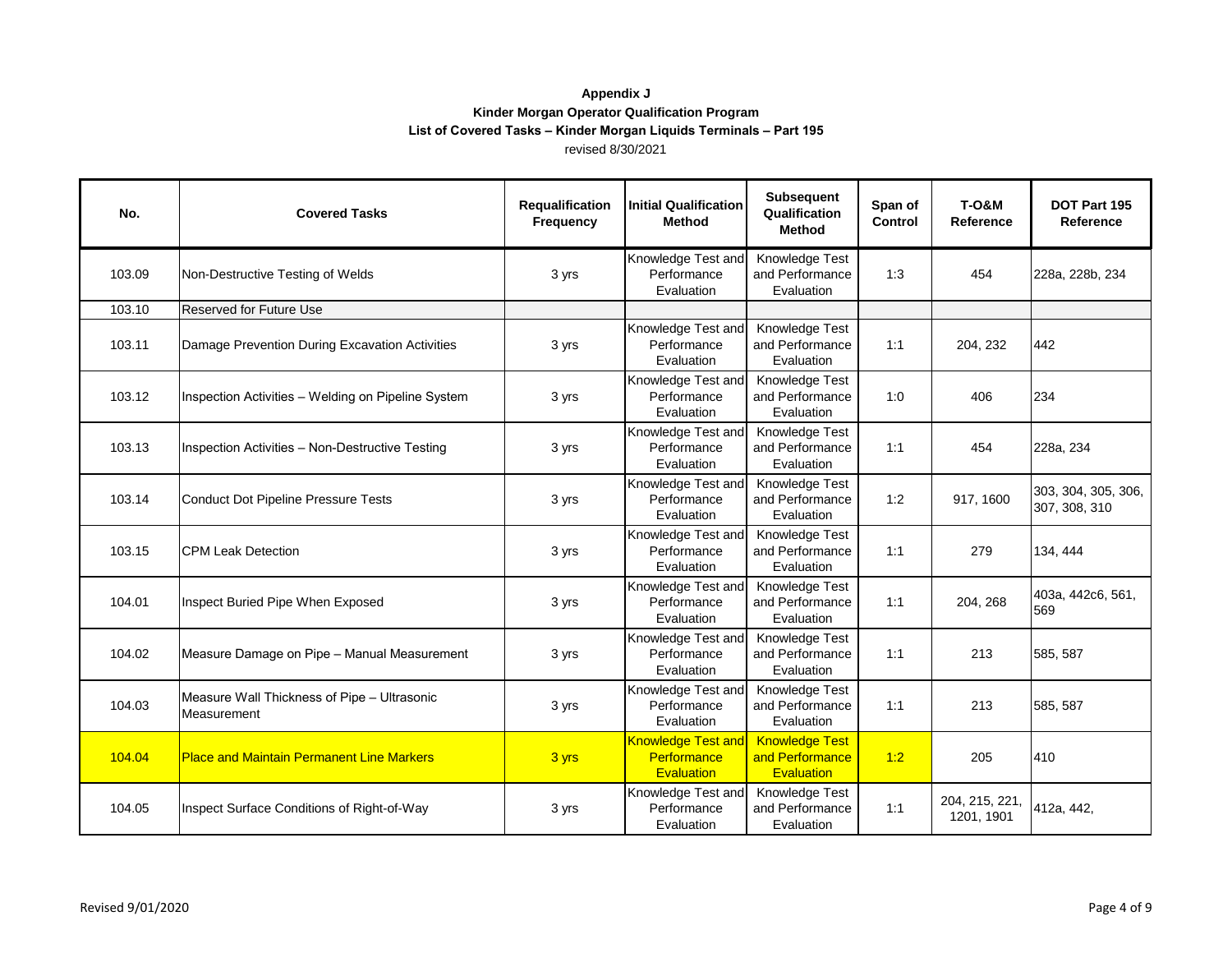| No.    | <b>Covered Tasks</b>                                                                 | Requalification<br><b>Frequency</b> | <b>Initial Qualification</b><br><b>Method</b>          | <b>Subsequent</b><br>Qualification<br><b>Method</b>           | Span of<br><b>Control</b> | <b>T-0&amp;M</b><br>Reference                 | DOT Part 195<br>Reference    |
|--------|--------------------------------------------------------------------------------------|-------------------------------------|--------------------------------------------------------|---------------------------------------------------------------|---------------------------|-----------------------------------------------|------------------------------|
| 104.06 | Inspection Following Blasting                                                        | 3 yrs                               | Knowledge Test and<br>Performance<br>Evaluation        | Knowledge Test<br>and Performance<br>Evaluation               | 1:1                       | 204                                           | 442                          |
| 104.07 | DOT Inspection of Valves                                                             | 3 yrs                               | Knowledge Test and<br>Performance<br>Evaluation        | Knowledge Test<br>and Performance<br>Evaluation               | 1:2                       | 301, 706                                      | 116, 258, 420b               |
| 104.08 | Moving In-Service Pipe                                                               | 3 yrs                               | Knowledge Test and<br>Performance<br>Evaluation        | Knowledge Test<br>and Performance<br>Evaluation               | 1:3                       | 202                                           | 246, 403a, 424               |
| 104.09 | Inspection of Clearance of Existing Pipe to Underground<br><b>Structures</b>         | 3 yrs                               | Knowledge Test and<br>Performance<br>Evaluation        | Knowledge Test<br>and Performance<br>Evaluation               | 1:3                       | 204                                           | 250, 403a, 442               |
| 104.10 | <b>Inspection of Support Structures on Existing</b><br><b>Aboveground Components</b> | 3 yrs                               | <b>Knowledge Test and</b><br>Performance<br>Evaluation | <b>Knowledge Test</b><br>and Performance<br><b>Evaluation</b> | 1:2                       | 213                                           | 110, 254, 403a               |
| 104.11 | Backfilling An Excavation                                                            | 3 yrs                               | Knowledge Test and<br>Performance<br>Evaluation        | Knowledge Test<br>and Performance<br>Evaluation               | 1:3                       | 109, 204, 205                                 | 108, 252, 403a               |
| 104.12 | Composite Sleeve Application - ClockSpring®                                          | 1 yr                                | Knowledge Test and<br>Performance<br>Evaluation        | Knowledge Test<br>and Performance<br>Evaluation               | 1:0                       | 201, 203, 213,<br>903                         | 403a, 422, 585a2             |
| 104.13 | General Pipeline Repair - Full Encirclement Sleeve                                   | 3 yrs                               | Knowledge Test and<br>Performance<br>Evaluation        | Knowledge Test<br>and Performance<br>Evaluation               | 1:2                       | 213, 280, 401,<br>402, 404, 405,<br>407, 407A | 403a, 422, 585a2             |
| 104.14 | General Pipeline Repair - Component Replacement                                      | 3 yrs                               | Knowledge Test and<br>Performance<br>Evaluation        | Knowledge Test<br>and Performance<br>Evaluation               | 1:2                       | 213, 240, 250,<br>1403                        | 202, 422, 416f               |
| 104.15 | General Pipeline Repair - Stoppling                                                  | 3 yrs                               | Knowledge Test and<br>Performance<br>Evaluation        | Knowledge Test<br>and Performance<br>Evaluation               | 1:0                       | 224                                           | 403a, 422                    |
| 104.16 | General Pipeline Repair - Hot Tap                                                    | 3 yrs                               | Knowledge Test and<br>Performance<br>Evaluation        | Knowledge Test<br>and Performance<br>Evaluation               | 1:0                       | 224                                           | 403a, 422                    |
| 104.17 | Evacuation of Liquids from Pipe Using Inert Gas                                      | 3 yrs                               | Knowledge Test and<br>Performance<br>Evaluation        | Knowledge Test<br>and Performance<br>Evaluation               | 1:3                       | 226, 227, 234,<br>235, 236                    | 402c10, 402c11,<br>403a, 422 |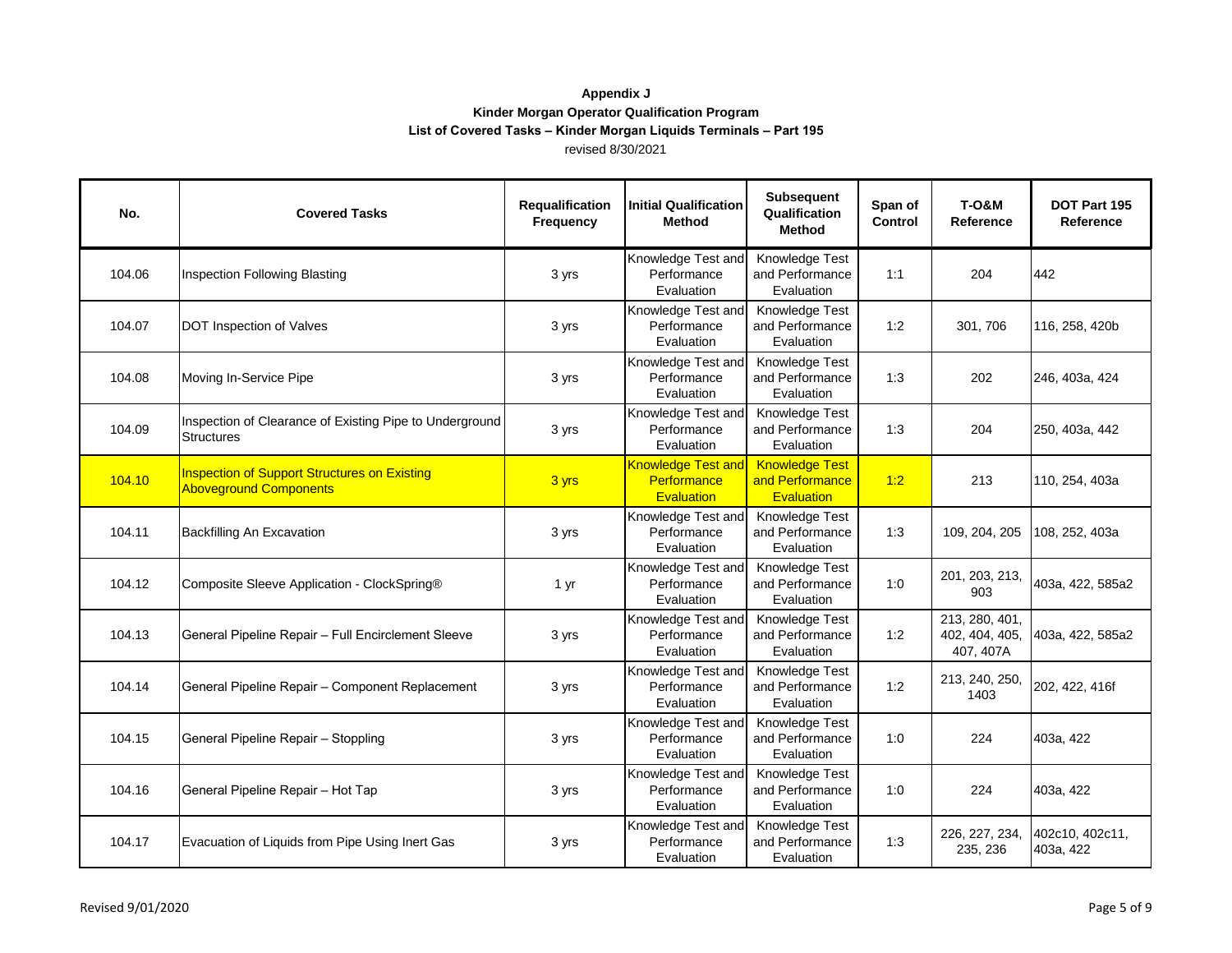| No.    | <b>Covered Tasks</b>                                                 | Requalification<br><b>Frequency</b> | <b>Initial Qualification</b><br>Method          | <b>Subsequent</b><br>Qualification<br>Method    | Span of<br>Control | <b>T-0&amp;M</b><br>Reference           | DOT Part 195<br>Reference                               |
|--------|----------------------------------------------------------------------|-------------------------------------|-------------------------------------------------|-------------------------------------------------|--------------------|-----------------------------------------|---------------------------------------------------------|
| 104.18 | Evacuation of Liquids from Pipe Using Liquid<br><b>Flammable Gas</b> | 3 yrs                               | Knowledge Test and<br>Performance<br>Evaluation | Knowledge Test<br>and Performance<br>Evaluation | 1:3                | 226, 227, 234                           | 402c10, 402c11,<br>403a, 405, 422                       |
| 104.19 | Evacuation of Liquids from Pipe                                      | 3 yrs                               | Knowledge Test and<br>Performance<br>Evaluation | Knowledge Test<br>and Performance<br>Evaluation | 1:3                | 213, 226, 227,<br>234                   | 402c10, 402c11,<br>403a, 405, 422                       |
| 104.20 | Safe Disconnecting of Abandoned Pipeline Facilities                  | 3 yrs                               | Knowledge Test and<br>Performance<br>Evaluation | Knowledge Test<br>and Performance<br>Evaluation | 1:3                | 220, 225, 226,<br>234                   | 402c10, 11                                              |
| 104.21 | Welding on Existing Pipeline Systems                                 | 1 yr                                | Knowledge Test and<br>Performance<br>Evaluation | Knowledge Test<br>and Performance<br>Evaluation | 1:0                | 222, 402, 403,<br>404, 405, 455,<br>456 | 208, 214, 216, 222,<br>224, 226, 228, 230,<br>403a, 422 |
| 104.22 | Locate Pipeline                                                      | 3 yrs                               | Knowledge Test and<br>Performance<br>Evaluation | Knowledge Test<br>and Performance<br>Evaluation | 1:1                | 204, 205                                | 422a, 442                                               |
| 104.23 | <b>Temporary Marking of Pipeline</b>                                 | 3 yrs                               | Knowledge Test and<br>Performance<br>Evaluation | Knowledge Test<br>and Performance<br>Evaluation | 1:1                | 204, 205                                | 442c2                                                   |
| 104.24 | Installation/Use of Vapor Barriers                                   | 3 yrs.                              | Knowledge Test and<br>Performance<br>Evaluation | Knowledge Test<br>and Performance<br>Evaluation | 1:1                | 222, 226, 240                           | 59, 402c10                                              |
| 105.01 | <b>Provide Security for Pipeline Facilities</b>                      | 3 yrs                               | Knowledge Test and<br>Performance<br>Evaluation | Knowledge Test<br>and Performance<br>Evaluation | 1:1                | 510                                     | 258a, 264c, 420c,<br>434, 436, 438                      |
| 105.02 | Monitor by Remote Security Devices                                   | 3 yrs                               | Knowledge Test and<br>Performance<br>Evaluation | Knowledge Test<br>and Performance<br>Evaluation | 1:1                | 510                                     | 258a, 408, 420c,<br>436                                 |
| 105.03 | Breakout Tanks Static Protection - Line Velocity                     | 3 yrs                               | Knowledge Test and<br>Performance<br>Evaluation | Knowledge Test<br>and Performance<br>Evaluation | 1:1                | 1108                                    | 405a, 405b                                              |
| 105.04 | <b>Reserved for Future Use</b>                                       |                                     |                                                 |                                                 |                    |                                         |                                                         |
| 105.05 | Reserved for Future Use                                              |                                     |                                                 |                                                 |                    |                                         |                                                         |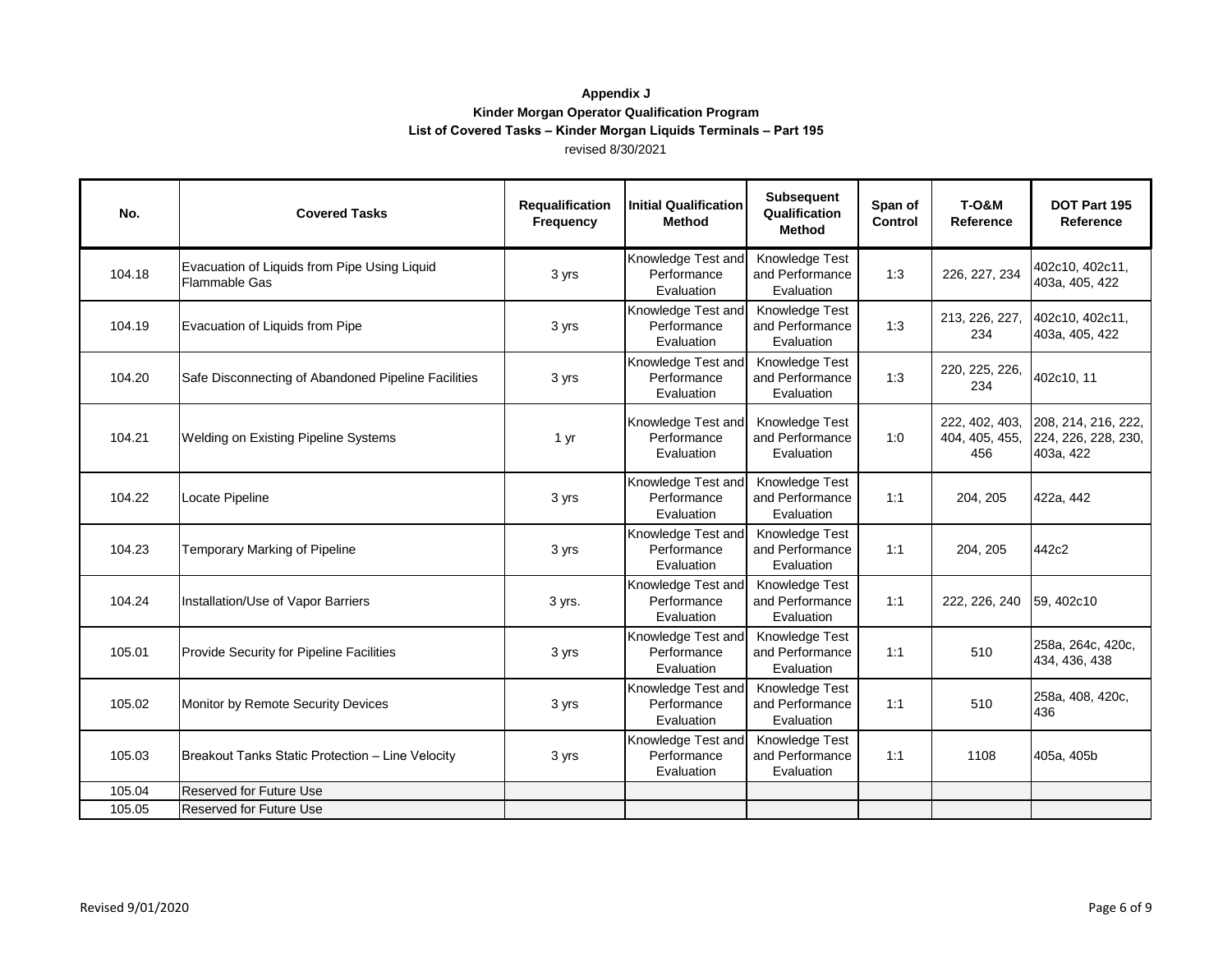| No.    | <b>Covered Tasks</b>                                                                      | Requalification<br><b>Frequency</b> | <b>Initial Qualification</b><br><b>Method</b>   | <b>Subsequent</b><br>Qualification<br><b>Method</b> | Span of<br><b>Control</b> | <b>T-0&amp;M</b><br>Reference | DOT Part 195<br>Reference                              |
|--------|-------------------------------------------------------------------------------------------|-------------------------------------|-------------------------------------------------|-----------------------------------------------------|---------------------------|-------------------------------|--------------------------------------------------------|
| 105.06 | Overfill Protective Devices - Knowledge of Tank Level<br>Alarms                           | 3 yrs                               | Knowledge Test and<br>Performance<br>Evaluation | Knowledge Test<br>and Performance<br>Evaluation     | 1:1                       | 703, 710                      | 402c11, 403a3,<br>428a, 428b, 428c,<br>428d            |
| 105.07 | Overfill Protective Devices - Response to Tank Level<br>Alarms                            | 3 yrs                               | Knowledge Test and<br>Performance<br>Evaluation | Knowledge Test<br>and Performance<br>Evaluation     | 1:1                       | 703, 710                      | 402c11, 402e1,<br>403a4, 428a, 428b,<br>428c           |
| 105.08 | Operations of Pipeline System - Start Pipeline                                            | 3 yrs                               | Knowledge Test and<br>Performance<br>Evaluation | Knowledge Test<br>and Performance<br>Evaluation     | 1:1                       | 501                           | 402c7, 402c8,<br>402c9, 402d, 402e,<br>406, 408        |
| 105.09 | Operations of Pipeline System - Normal Shutdown from<br>Normally Controlling Location     | 3 yrs                               | Knowledge Test and<br>Performance<br>Evaluation | Knowledge Test<br>and Performance<br>Evaluation     | 1:1                       | 223                           | 402c7, 8,9, 402c8,<br>402c9, 402d, 402e,<br>406, 408   |
| 105.10 | Operations of Pipeline System - Normal Shutdown from<br>Location not Normally Controlling | 3 yrs                               | Knowledge Test and<br>Performance<br>Evaluation | Knowledge Test<br>and Performance<br>Evaluation     | 1:1                       | 223                           | 402c7, 402c8,<br>402c9, 402d, 402e,<br>406, 408        |
| 105.11 | Operations of Pipeline System - Emergency Pipeline<br>Shutdown                            | 3 yrs                               | Knowledge Test and<br>Performance<br>Evaluation | Knowledge Test<br>and Performance<br>Evaluation     | 1:1                       | 223, 1101                     | 402c7, 402c8,<br>402c9, 402d, 402e,<br>406, 408        |
| 105.12 | Operations of Pipeline System - Emergency Station<br>Shut-In                              | 3 yrs                               | Knowledge Test and<br>Performance<br>Evaluation | Knowledge Test<br>and Performance<br>Evaluation     | 1:1                       | 223                           | 402c7, 402c8,<br>402c9, 402d, 402e,<br>406, 408        |
| 105.13 | Operations of Pipeline System - Unit Adjustment                                           | 3 yrs                               | Knowledge Test and<br>Performance<br>Evaluation | Knowledge Test<br>and Performance<br>Evaluation     | 1:1                       | 501                           | 402c7, 402c8,<br>402c9, 402d, 402e,<br>406, 408        |
| 105.14 | Operations of Pipeline System - Tank Management                                           | 3 yrs                               | Knowledge Test and<br>Performance<br>Evaluation | Knowledge Test<br>and Performance<br>Evaluation     | 1:1                       | 704, 1109                     | 402c9, 402d, 402e,<br>408a                             |
| 105.15 | Operations of Pipeline System - Monitor<br>Communications                                 | 3 yrs                               | Knowledge Test and<br>Performance<br>Evaluation | Knowledge Test                                      | 1:1                       | 1101, 1131                    | 50, 55, 58, 402e1,<br>402e2, 402e3,<br>402e9, 408, 446 |
| 105.16 | Operations of Pipeline System - Monitor Leak Detection<br>and Line Integrity              | 3 yrs                               | Knowledge Test and<br>Performance<br>Evaluation | Knowledge Test<br>and Performance<br>Evaluation     | 1:1                       | 1030, 1101                    | 402c7, 402c8,<br>402c9, 402d, 402e,<br>406, 408        |
| 105.17 | Operations of Pipeline System - Monitor Flow Rates                                        | 3 yrs                               | Knowledge Test and<br>Performance<br>Evaluation | Knowledge Test<br>and Performance<br>Evaluation     | 1:1                       | 1102, 1105                    | 402c9, 402d, 402e,<br>408                              |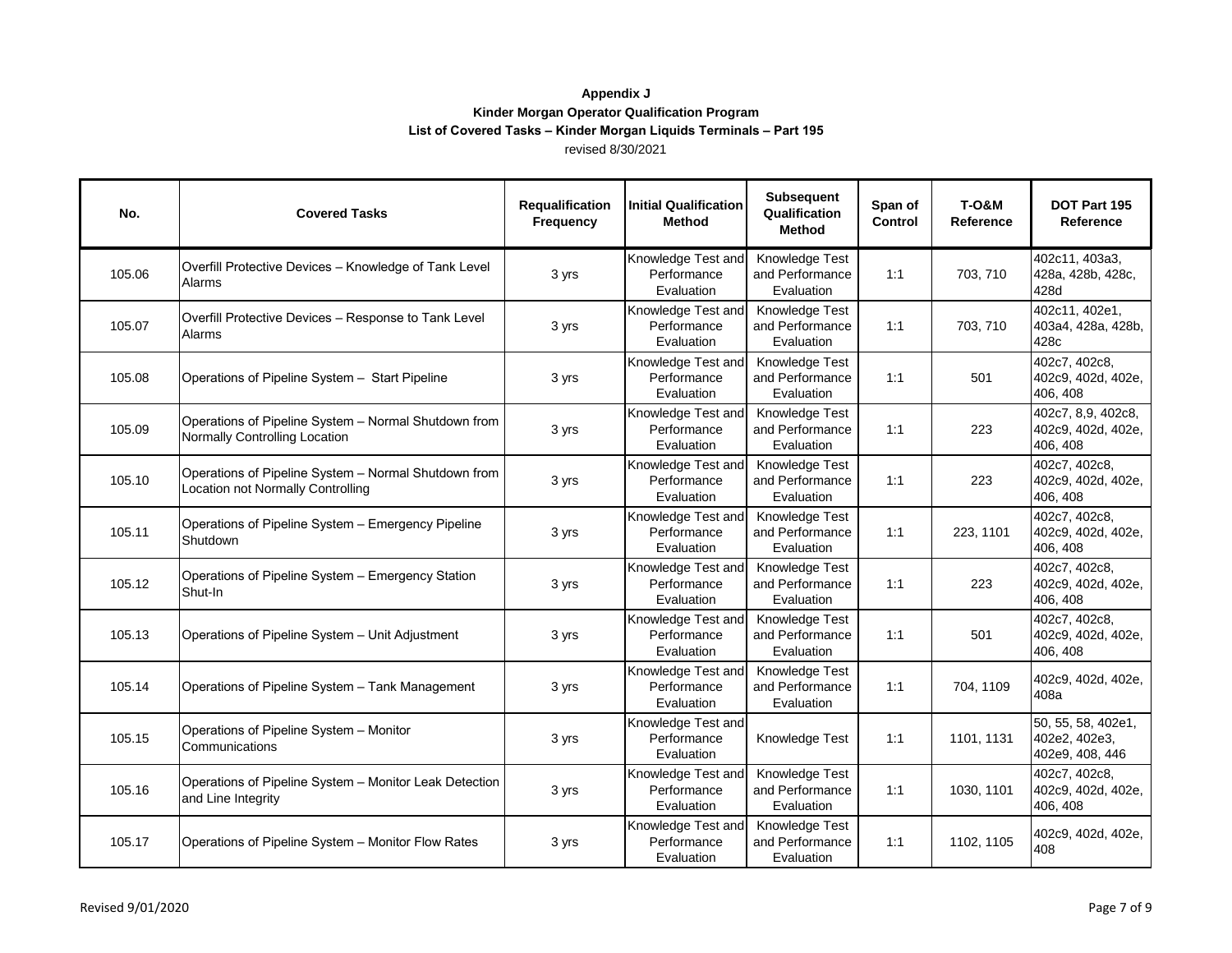| No.    | <b>Covered Tasks</b>                                                                                  | Requalification<br>Frequency | <b>Initial Qualification</b><br>Method          | <b>Subsequent</b><br>Qualification<br><b>Method</b> | Span of<br><b>Control</b> | <b>T-0&amp;M</b><br>Reference | DOT Part 195<br>Reference                       |
|--------|-------------------------------------------------------------------------------------------------------|------------------------------|-------------------------------------------------|-----------------------------------------------------|---------------------------|-------------------------------|-------------------------------------------------|
| 105.18 | Operations of Pipeline System - Maintain Pressures<br>within Allowable Limits                         | 3 yrs                        | Knowledge Test and<br>Performance<br>Evaluation | Knowledge Test<br>and Performance<br>Evaluation     | 1:1                       | 201, 1105                     | 402c7, 402c8,<br>402c9, 402d, 402e,<br>406, 408 |
| 105.19 | Operations of Pipeline System - Manually or Remotely<br>Open or Close Valves                          | 3 yrs                        | Knowledge Test and<br>Performance<br>Evaluation | Knowledge Test<br>and Performance<br>Evaluation     | 1:1                       | 301,302,1101,<br>1102,1103    | 402c7, 402c8,<br>402c9, 402d, 402e,<br>406, 408 |
| 105.20 | Operations of Pipeline System - Operating Pressure<br>Test                                            | 3 yrs                        | Knowledge Test and<br>Performance<br>Evaluation | Knowledge Test<br>and Performance<br>Evaluation     | 1:1                       | 1106                          | 402c7, 402c8,<br>402c9, 402d, 402e,<br>406, 408 |
| 105.21 | Launching and Receiving Internal Devices                                                              | 3 yrs                        | Knowledge Test and<br>Performance<br>Evaluation | Knowledge Test<br>and Performance<br>Evaluation     | 1:2                       | 235                           | 426                                             |
| 106.01 | Maintain and Repair Power Valve Actuators                                                             | 3 yrs                        | Knowledge Test and<br>Performance<br>Evaluation | Knowledge Test<br>and Performance<br>Evaluation     | 1:2                       | 301, 703, 706                 | 420a, 420b, 420c                                |
| 106.02 | Preventive Maintenance Valve Actuators                                                                | 3 yrs                        | Knowledge Test and<br>Performance<br>Evaluation | Knowledge Test<br>and Performance<br>Evaluation     | 1:2                       | 706                           | 420a, 420b, 420c                                |
| 106.03 | Lubricate Valves                                                                                      | 3 yrs                        | Knowledge Test and<br>Performance<br>Evaluation | Knowledge Test<br>and Performance<br>Evaluation     | 1:2                       | 706                           | 420a, 420b, 420c                                |
| 106.04 | <b>Repair Valves</b>                                                                                  | 3 yrs                        | Knowledge Test and<br>Performance<br>Evaluation | Knowledge Test<br>and Performance<br>Evaluation     | 1:2                       | 706                           | 116, 206, 420,<br>422b, 428                     |
| 106.05 | Overpressure Safety Devices - Inspect, Test and<br><b>Calibrate Relief Valves</b>                     | 3 yrs                        | Knowledge Test and<br>Performance<br>Evaluation | Knowledge Test<br>and Performance<br>Evaluation     | 1:1                       | 703                           | 116, 206, 262c,<br>420, 422b, 428               |
| 106.06 | Overpressure Safety Devices - Pressure Switches and<br><b>Transmitters</b>                            | 3 yrs                        | Knowledge Test and<br>Performance<br>Evaluation | Knowledge Test<br>and Performance<br>Evaluation     | 1:1                       | 703.704                       | 262c, 428a                                      |
| 106.07 | Pressure Limiting Devices - Inspect, Test and Calibrate<br><b>Mechanical Control Valves</b>           | 3 yrs                        | Knowledge Test and<br>Performance<br>Evaluation | Knowledge Test<br>and Performance<br>Evaluation     | 1:1                       | 703                           | 428a                                            |
| 106.08 | Pressure Limiting Devices - Inspect, Test and Calibrate<br>Electronic/Electro-Hydraulic Control Loops | 3 yrs                        | Knowledge Test and<br>Performance<br>Evaluation | Knowledge Test<br>and Performance<br>Evaluation     | 1:1                       | 703                           | 428a                                            |